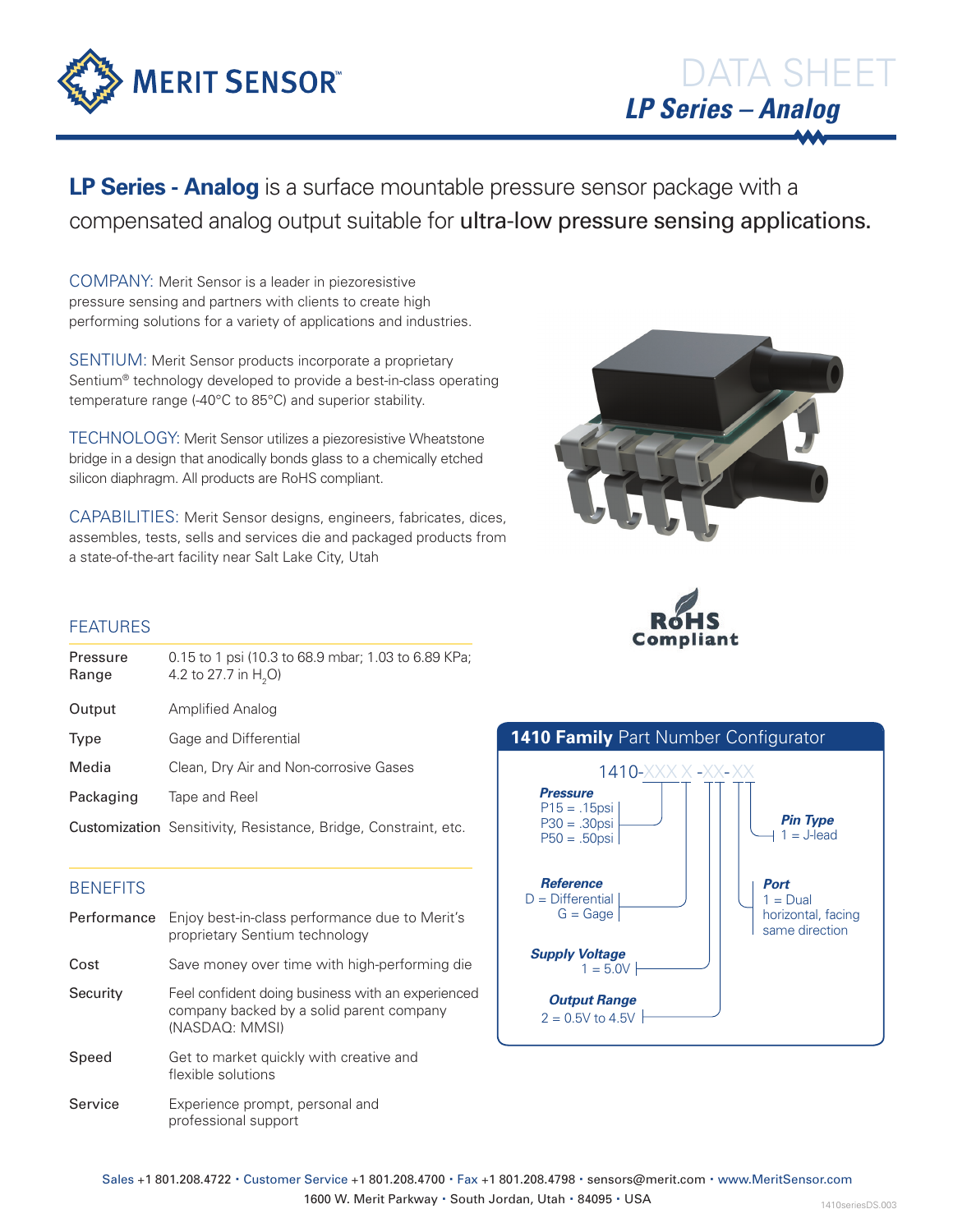

# *LP Series – Analog*

### **SPECIFICATIONS**

| Parameter                        | Minimum | <b>Typical</b> | Maximum | <b>Units</b>    | <b>Notes</b> |                                                                             |  |
|----------------------------------|---------|----------------|---------|-----------------|--------------|-----------------------------------------------------------------------------|--|
| <b>Electrical</b>                |         |                |         |                 |              |                                                                             |  |
| Supply Voltage (Vdd)             | 4.75    | 5              | 5.25    | $\mathsf{V}$    |              |                                                                             |  |
| <b>Supply Current</b>            | 0.25    | $\mathbf{1}$   | 1.4     | mA              | (1)          |                                                                             |  |
| <b>Output Current</b>            | 2.2     |                |         | m <sub>A</sub>  |              |                                                                             |  |
| <b>Operating Temperature</b>     | $-40$   |                | 85      | $\rm ^{\circ}C$ |              | Notes:<br>(1) @5V input voltage<br>(2) Must be added at the<br>point of use |  |
| <b>Storage Temperature</b>       | $-55$   |                | 100     | $^{\circ}C$     |              |                                                                             |  |
| Min Output Load Resistance       | 5       |                |         | $k\Omega$       | (2)          |                                                                             |  |
| Recommended Input Capacitance    |         | 0.1            |         | μF              |              | $(3)$ Over 0°C to 60°C                                                      |  |
| <b>Performance</b>               |         |                |         |                 |              | (4) Applicable if $Vdd = 4.75V$                                             |  |
| <b>ADC Resolution</b>            |         |                | 12      | <b>Bit</b>      |              | to 5.25V<br>(5) Full scale pressure                                         |  |
| Ratiometric output voltage       | .5V     |                | 4.5     | $\vee$          | (1)          |                                                                             |  |
| Accuracy                         | $-1.5$  |                | 1.5     | %FSO            | $(3)$ $(4)$  |                                                                             |  |
| Startup time                     |         |                | 8       | ms              |              |                                                                             |  |
| Analog update time               |         | 5              |         | ms              |              |                                                                             |  |
| Sampling range                   |         |                | 200     | Hz              |              |                                                                             |  |
| <b>Proof Pressure</b>            | 5X      |                |         |                 | (5)          |                                                                             |  |
| <b>Burst Pressure</b>            | 10psi   |                |         |                 | (5)          |                                                                             |  |
| <b>Trancfor Eunction Formula</b> |         |                |         |                 |              |                                                                             |  |

**Transfer Function Formula**

$$
P_{psi} = (P_{max} - P_{min}) \cdot \left(\frac{V_{out} - V_{minCompV}}{V_{maxCompV} - V_{minCompV}}\right) + P_{min}
$$

### **Media Compatibility**

For Use With Non-corrosive Dry Gasses Solder temperature: max 250 °C, 5 seconds max

| <b>Where</b>     |                                                                          |
|------------------|--------------------------------------------------------------------------|
| P <sub>psi</sub> | = Measured Pressure in PSI                                               |
| $P_{\text{Max}}$ | = Maximum Calibrated Pressure                                            |
| $P$ Min          | = Minimum Calibrated Pressure                                            |
|                  | $V_{\text{minComV}} = \text{Minimum}$ Compesated Volatage (Usually 0.5V) |
|                  | $V_{\text{maxComV}} =$ Maximum Compesated Volatage (Usually 4.5V)        |
| Vout             | $=$ Output voltage (pin 6)                                               |

#### **DIMENSIONS** (millimeters) 2.5 3.6 2.5 **8 7 6 5 8 7 6 5**  $\phi$ <sub>2.2</sub> 12.7 **1 11.3 12.7 11.3 11.3 11.3 11.3** 11.4 ⊥ **1 2 3 4** 2.5 **1**  $\begin{vmatrix} 2 & 3 \end{vmatrix}$ 1.9 10.2 ₹ 1.3 SMT Landing Pad Layou 8.4 Device Pinout 1 VDD **P1** = Vdd 2.5  $\rightarrow$  2.5 **P2** = N/C 2.5 **P3** = N/C Typical .1µf SCL 8 SDA **P4** = VSS - Ground placed near Digital out pins 1 and 4 **SSC**  $\overline{\text{INT}}$ **P5** = N/C **P6** = Analog output  $P7 = N/C$ VSS **P8** = N/C 4